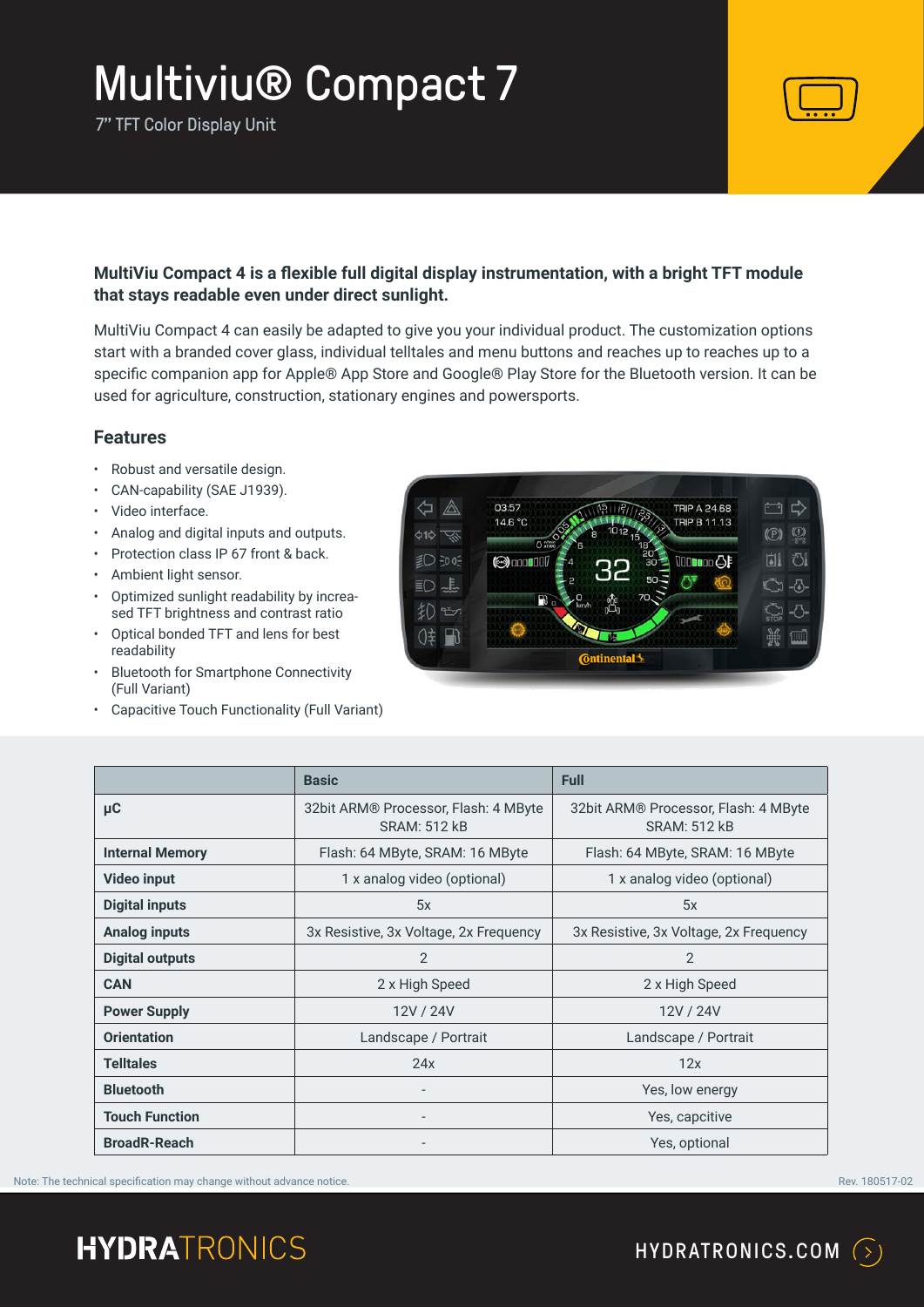7" TFT Color Display Unit



### **Mechanical Dimensions**

**Mounting:** 4 x M6 fixation points. VESA Standard: 50 mm x 100 mm. **Weight:** 1100 g.

## **Display**

**Type:** TFT LCD with LED backlight. **Size:** 7", transmissive. **Resolution:** 0 x 480 / 480 x 800 pixel, WQVGA, 15:9. **Colors:** 16.7 M. **Brightness:** Min. 800 cd/m2 / typ. 1000 cd/m². **Contrast ratio:** typ. 1000:1.

## **Electronics**

#### **Processor plattform:**

- CPU: 32 bit ARM® Processor.
- RAM: 512 kB.
- Flash: 4 MB.
- RTC: Yes (not buffered).

#### **Power supply:**

- 12 V oe 24 V (separate variants)
- Normal operating voltage range: 9-18V (12V System) / 18-32V DC (24V System).
- Protection: Short circuit protection.
- Overvoltage protection: 18V (12V System) / 36V DC (24V System).
- Inverse polarity protection: Up to -14V (12V System) / -28V DC (24V System).
- Current consumption:

| Power mode | Current at 12 Vdc   Current at 24 Vdc |                      |  |
|------------|---------------------------------------|----------------------|--|
| On         | TBD mA                                | <b>TBD</b> mA        |  |
| Stand By   | $\sim$ 10 mA                          | $\leq 10 \text{ mA}$ |  |

#### **CAN interfaces**

- 2 x CAN interfaces
	- ISO 11898, CAN-specification 2.0 B active. - Default 250 Kbit/s or 500 Kbit/s.
- **Inputs:**

4 x digital input (Entry), 16x digital input & 8 analog inputs (Basic, Basic BT):

- Digital:
	- 12x digital input (Configurable High/Low Active). - 3x Wake-Up digital input (High Active)
- Analog resistive: 0 1000 Ohm, 10 bit resolution.
- Analog voltage: 3 x 0 16 Volt (12V System) / 3 x 0 32 Volt (24V System) (10 bit resolution).
- Frequency: 2 x 5Hz to 5kHz.

#### **Outputs:**

Low power: 4 x digital output (50 mA). High Power: 1 x digital output (800 mA).

## **Connections**

**Main connector (all variants):** 34 pins Tyco Super Seal 2-1447232-3 (Mating: 4-1437290-0).

**Video connector:** Rosenberger 59S14M-40MT5-E.

**BroadR-Reach connector:** Rosenberger D4S14M-40MA5-A.

### **Software**

**Operating system:** OSEK OS.

#### **Application programming:**

- Logic: KIBES-32 logi.CAD.
- Graphical: grADI.
- **Bluetooth:**

Use cases according to GATT Protocol.

- Sensor data:
	- Maximum application throughput up to 250 Kbit/s.
	- Example: Send ODO to smartphone.
	- Forward information to a Cloud.
- Indication:
	- Incoming call number (incl. caller ID).
	- Incoming SMS.
	- Social network messages.
- Turn by turn navigation: - Indication of turn-by-turn navigation instructions coming from Google Maps navigation app.
- Media:
- Media player control functions. - Media info.
- Accept or decline calls, no audio routing.

## **Testing & verification**

**CE compliance:** 

- ISO 7637-3:2007: Part 3.
- ISO 11452-4:2005: Part 4.
- **e-Certificate:** EU Directive 72/245/EWG (Jan-2013).

**Protection level:** IP 67 (front and rear).

**Electrical requirements:** 12 and 24 V..

#### **Mechanical requirements:**

- Mechanical shock: Level 2.
- Random vibration: Class A.
- Sinusoidal vibration: Level 2.
- Free fall: Calss C.

#### **Climate requirements:**

- Operating temperature: -30 +75°C.
- Storage temperature: -40 +85°C.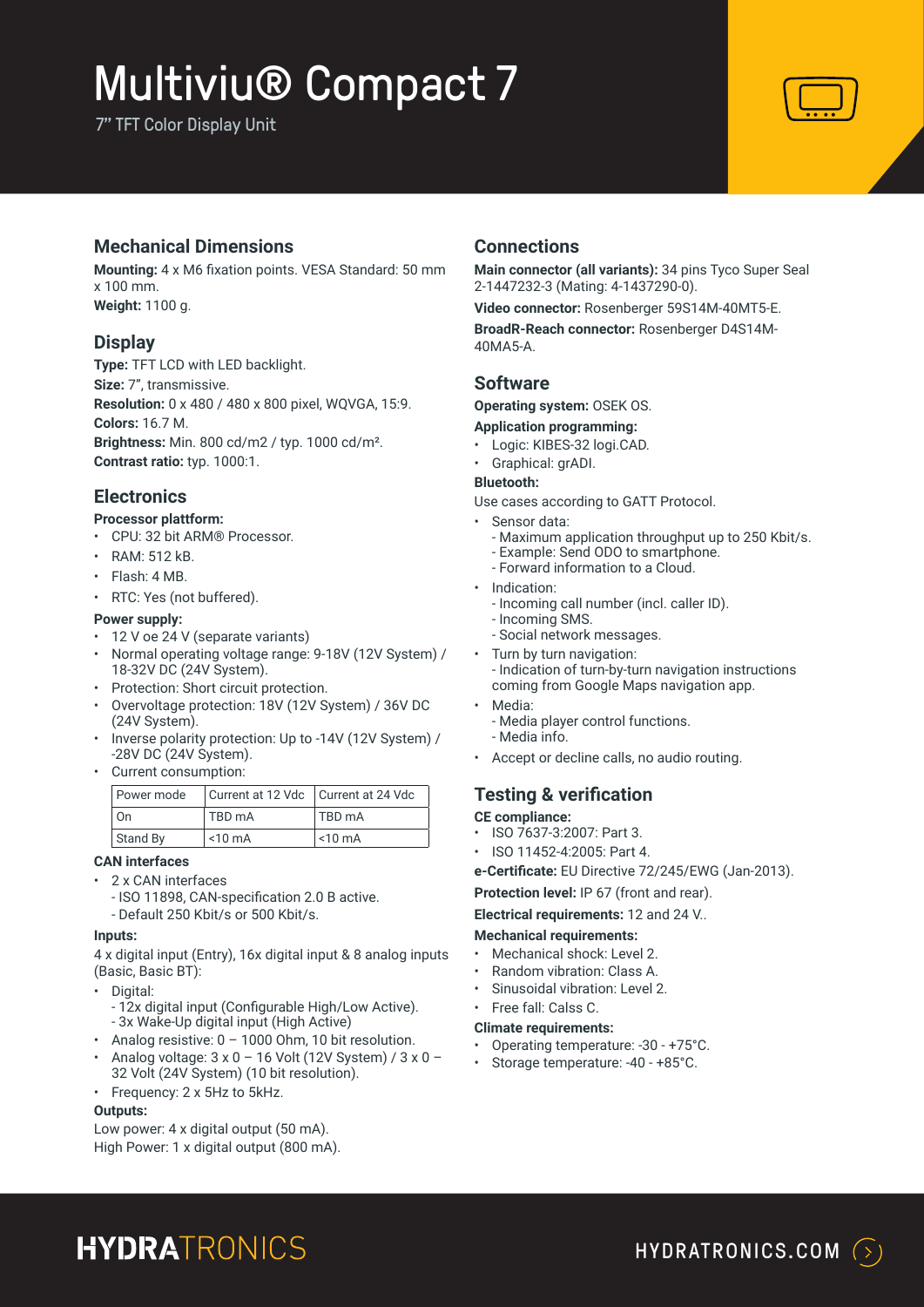7" TFT Color Display Unit



# **Product details**



# **Ordering information**

| <b>Model</b>                            | Part-no.     |
|-----------------------------------------|--------------|
| MultiViu®Compact 7 Basic Landscape 12V  | 10025C7BL12V |
| MultiViu®Compact 7 Basic Landscape 24 V | 10025C7BL24V |
| MultiViu®Compact 7 Basic Portrait 12V   | 10025C7BP12V |
| MultiViu®Compact 7 Basic Portrait 24 V  | 10025C7BP24V |
| MultiViu®Compact 7 Full Landscape 12V   | 10025C7FL12V |
| MultiViu®Compact 7 Full Landscape 24 V  | 10025C7FL24V |
| MultiViu®Compact 7 Full Portrait 12V    | 10025C7FP12V |
| MultiViu®Compact 7 Full Portrait 24 V   | 10025C7FP24V |